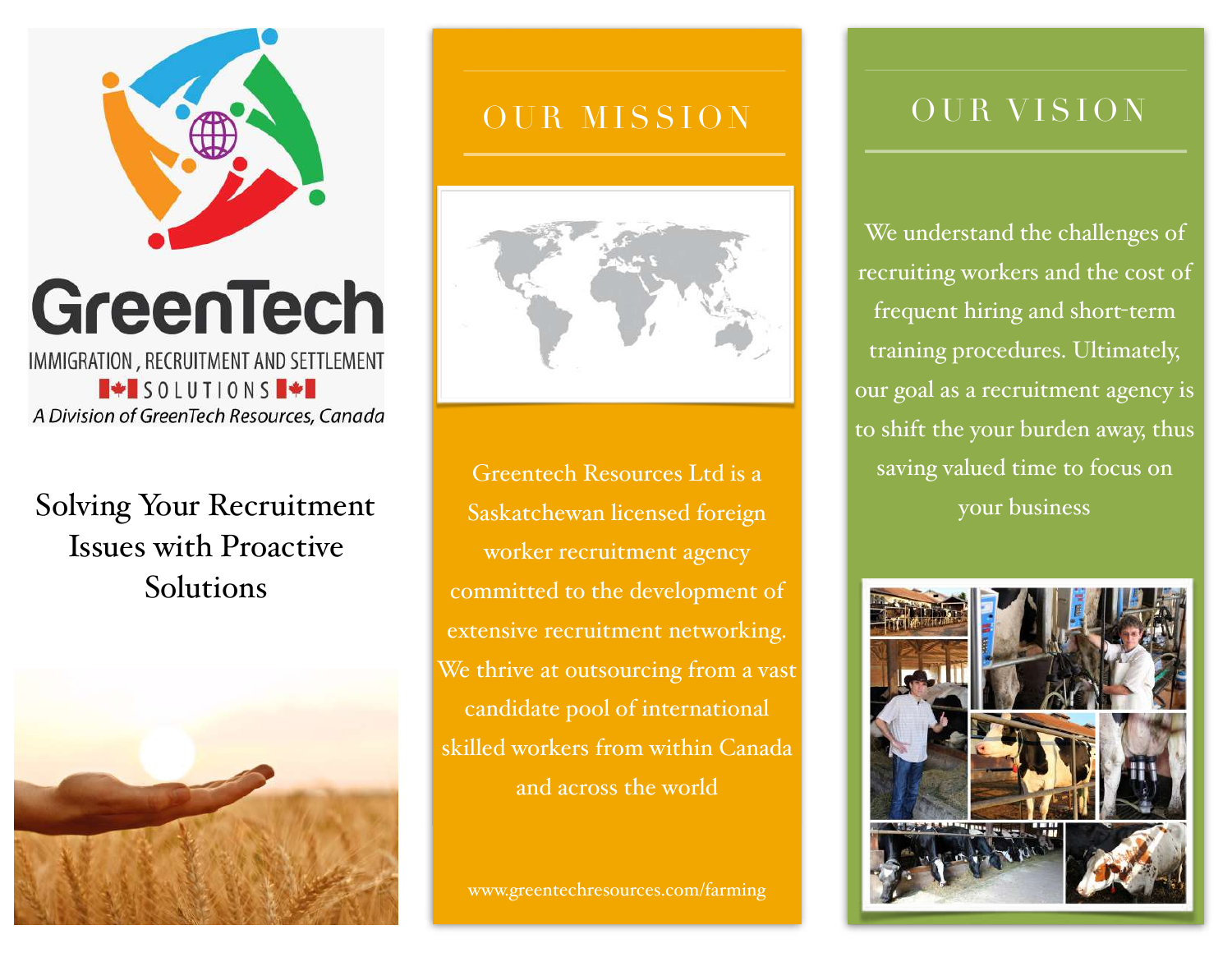## OUR VALUE

- We are committed to help employers in:
- $\sigma$  Growing your business with qualified employees
- Saving resources in recruiting but still maintaining the staffing needs
- Achieving business longevity from long-term commitment from the employees
- **F** Focusing on competitive development while decreasing hiring and training process



## OUR SERVICES

- Employer Recruitment Services (In-Canada Transfer or Oversea Recruit)
- Employment Advertisement Services
- Employer Labour Market Impact š Assessment Services (LMIA)
- Employer Provincial Nominee Program (PNP)
- **Employee Onboard Training** Programs
- **Employee Temporary Document** Services (Work Permit, Visitor Visa, Visa, etc.)
- **Employee Permanent Document** Services (Provincial Nominee or Express Entry)

### OUR PROCESS

- $\odot$  Identifying your hiring needs
- **Planning the recruitment process**
- Searching for the viable candidates
- $\circ$  Screening the viable candidates with phone interview
- Scheduling a face-to-face interview
- Offering of employment  $\bigcirc$
- **Hiring the candidate**
- $\odot$  On-boarding of the candidate